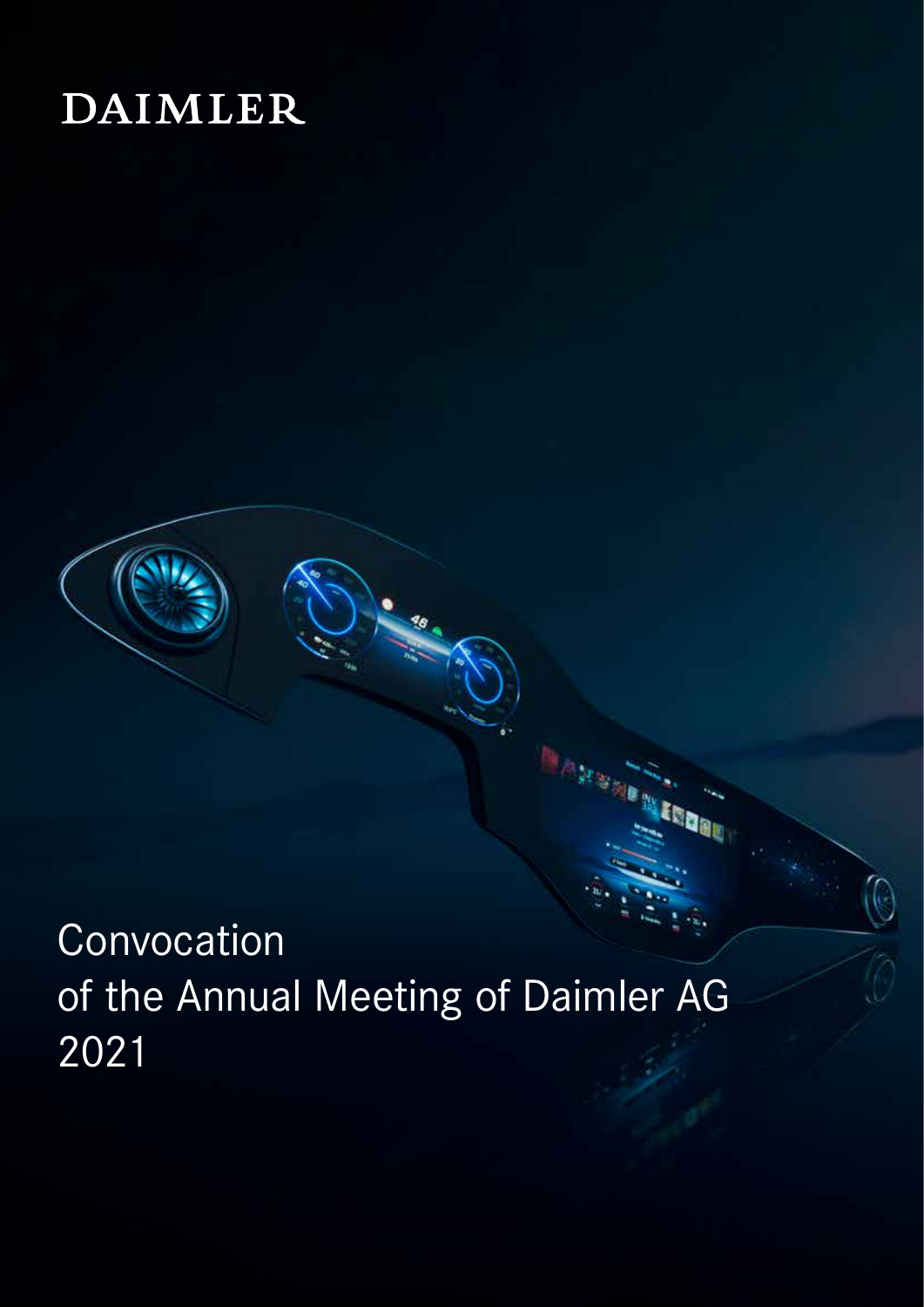# **DAIMLER**

- ISIN DE 000 710 000 0 -

# Daimler AG **Stuttgart**

We herewith invite our shareholders to the

# virtual Annual Meeting of Daimler AG\*

**on Wednesday, March 31, 2021 at 10:00 a.m., (CEST).**

The Annual Meeting is held exclusively as a virtual Annual Meeting without the physical presence of shareholders or their proxies (with the exception of the Company's voting proxies). The virtual Annual Meeting is transmitted in full for shareholders entered in the share register via the e-service for shareholders at

# **W** register.daimler.com

and broadcast audio-visually online. The introductory statement of the Chairman of the Supervisory Board and the speech by the Chairman of the Board of Management can also be followed by the interested public online at www.daimler.com/am-2021. Voting rights may only be exercised by shareholders and their representatives by absentee voting or by granting power of attorney to the proxies appointed by the Company. The venue for the Annual Meeting within the meaning of the German Stock Corporation Act (*Aktiengesetz*) is Carl Benz-Arena, Mercedesstr. 73d, 70372 Stuttgart, Germany.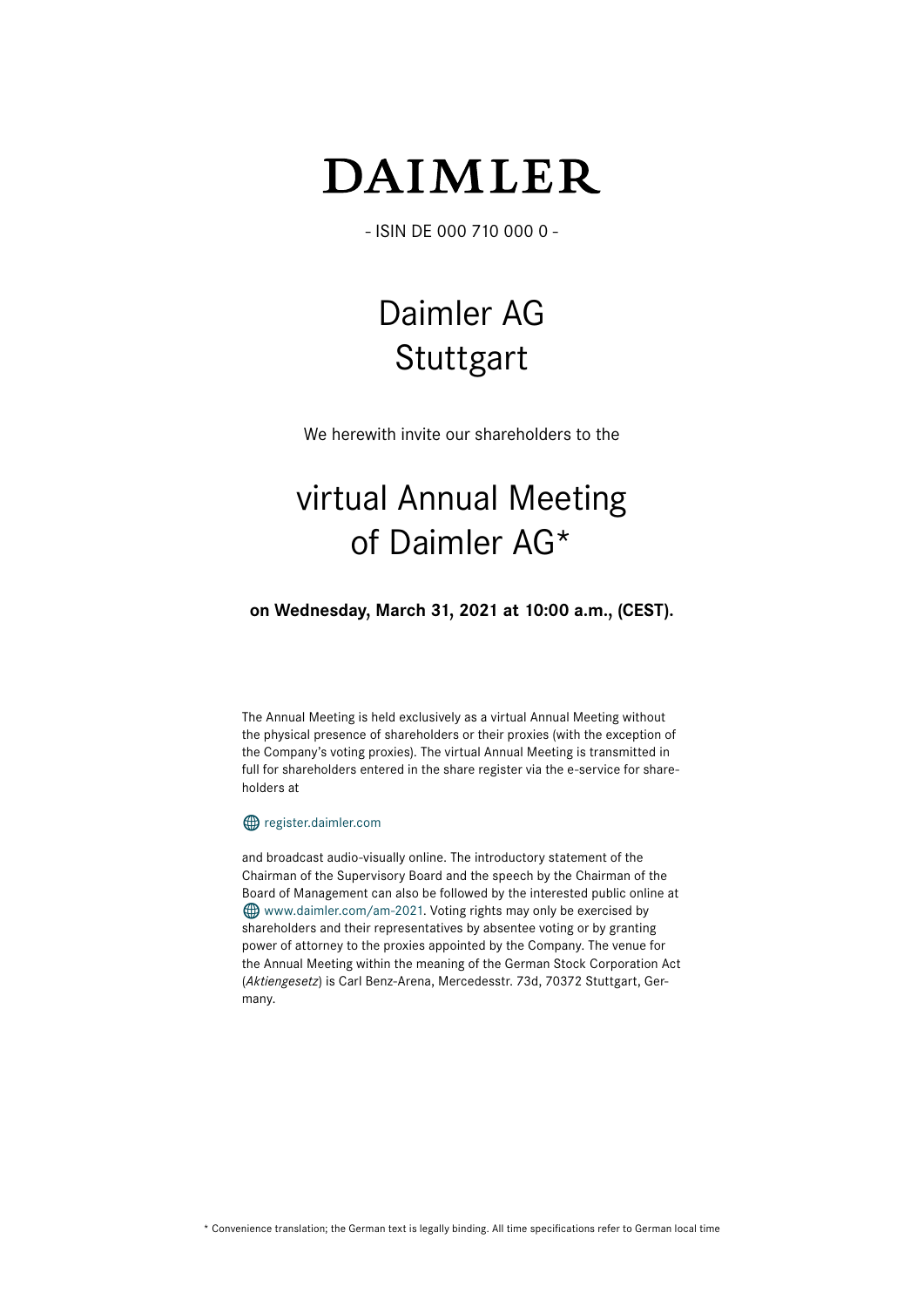# Agenda

# **1. Presentation of the adopted annual financial statements of Daimler AG, the approved consolidated financial statements, the combined management report for Daimler AG and the Group and the report of the Supervisory Board for the 2020financial year**

The aforementioned documents also include the explanatory report on the information required pursuant to Section 289a, Subsection 1 and Section 315a, Subsection 1 of the German Commercial Code (*Handelsgesetzbuch*) (each in the version applicable to the 2020financial year) and the remuneration report. They are contained in the 2020 annual report along with the non-financial statement for the Company and the Group and the declaration on corporate governance but excluding the annual financial statements of Daimler AG. The annual report and annual financial statements of Daimler AG are available at  $\bigoplus$  www.daimler.com/am-2021.

The Supervisory Board has approved the annual financial statements and the consolidated financial statements as of December 31, 2020 prepared by the Board of Management; the annual financial statements are thereby adopted. In accordance with the statutory provisions, the Agenda does therefore not provide for a shareholders' resolution in relation to Item1.

# **2. Resolution on the allocation of distributable profit**

The Board of Management and the Supervisory Board propose that the distributable profit of the 2020 financial year in the amount of €1,444,280,553.45 be allocated as follows:

| Dividend distribution of $\epsilon$ 1.35 |                   |
|------------------------------------------|-------------------|
| for each no-par value share entitled to  |                   |
| dividends                                | €1,444,280,553.45 |

Pursuant to Section 58, Subsection 4, Sentence 2 of the German Stock Corporation Act (*Aktiengesetz*), the claim to payment of the dividends is due on the third business day following the Annual Meeting, therefore on April 7, 2021.

In the event that the Company directly or indirectly holds any treasury shares at the date of the Annual Meeting, that are not entitled to a dividend pursuant to Section 71b of the German Stock Corporation Act (*Aktiengesetz*), it is recommended to the Annual Meeting that with an unchanged dividend of €1.35 per no-par value share entitled to dividends the portion of the distributable profit attributable to no-par value shares not entitled to dividends shall be transferred to retained earnings.

# **3. Resolution on ratification of Management Board members' actions in the 2020financial year**

The Board of Management and the Supervisory Board propose that the actions of the Board of Management members who were in office in the 2020financial year be ratified for that period.

#### **4. Resolution on ratification of Supervisory Board members' actions in the 2020financial year**

The Board of Management and the Supervisory Board propose that the actions of the Supervisory Board members who were in office in the 2020 financial year be ratified for that period.

**5. Resolution on the appointment of the auditor for the annual financial statements and the auditor for the consolidated financial statements as well as the auditor for the final balance sheets required under the German Transformation Act (***Umwandlungsgesetz***)**

- a) Based on the recommendation of the Audit Committee (*Prüfungsausschuss*), the Supervisory Board proposes that KPMG AG Wirtschaftsprüfungsgesellschaft, Berlin, be appointed as the auditor for the annual financial statements, the auditor for the consolidated financial statements and the auditor for the review of the interim financial reports for the 2021 financial year.
- b) Based on the recommendation of the Audit Committee (*Prüfungsausschuss*), the Supervisory Board proposes that KPMG AG Wirtschaftsprüfungsgesellschaft, Berlin, be appointed as the auditor for the review of the interim financial reports for the 2022financial year in the period until the next Annual Meeting of the Shareholders in the 2022 financial year.
- c) Based on the recommendation of the Audit Committee (*Prüfungsausschuss*), the Supervisory Board proposes that KPMG AG Wirtschaftsprüfungsgesellschaft, Berlin, be appointed, as a precautionary measure, as the auditor of the final balance sheets of the Company required under the German Transformation Act (*Umwandlungsgesetz*).

The Audit Committee (*Prüfungsausschuss*) declared in its recommendation that such recommendation is free from undue influence by third parties and that no clause of the kind referred to in Article 16(6) of the EU Auditors' Regulation (*Abschlussprüferverordnung*) has been imposed upon it (Regulation (EU) No. 537/2014 of the European Parliament and of the Council of 16 April 2014 on specific requirements regarding statutory audit of public-interest entities and repealing Commission Decision 2005/909/EC).

It is intended that separate votes be taken on Agenda Items 5 a), 5b) and 5 c).

#### **6. Resolution on elections to the Supervisory Board**

At the close of the Annual Meeting 2021, the period of office of Dr. Manfred Bischoff and Petraea Heynike as the shareholder representatives of the Supervisory Board will end. Shareholder representative Dr. Jürgen Hambrecht has resigned from office effective as of the end of the Annual Meeting 2021.

Pursuant to Section 96, Subsection 1 and Section 101, Subsection1 of the German Stock Corporation Act (*Aktiengesetz*) and Section 7, Subsection 1, Sentence 1, No. 3 of the German Co-determination Act (*Mitbestimmungsgesetz*), the Supervisory Board is composed of ten members representing the shareholders and ten members representing the employees, and pursuant to Section 96, Subsection 2, Sentence1 of the German Stock Corporation Act (*Aktiengesetz*), of not less than 30% of women (i.e., not less than six) and of not less than 30% of men (i.e., not less than six). The gender quota is to be fulfilled by the Supervisory Board as a whole, unless the members representing the shareholders or those representing the employees object to joint fulfillment pursuant to Section 96, Subsection 2 sentence 3 of the German Stock Corporation Act (*Aktiengesetz*). No objection was made to joint fulfilment of the gender quota.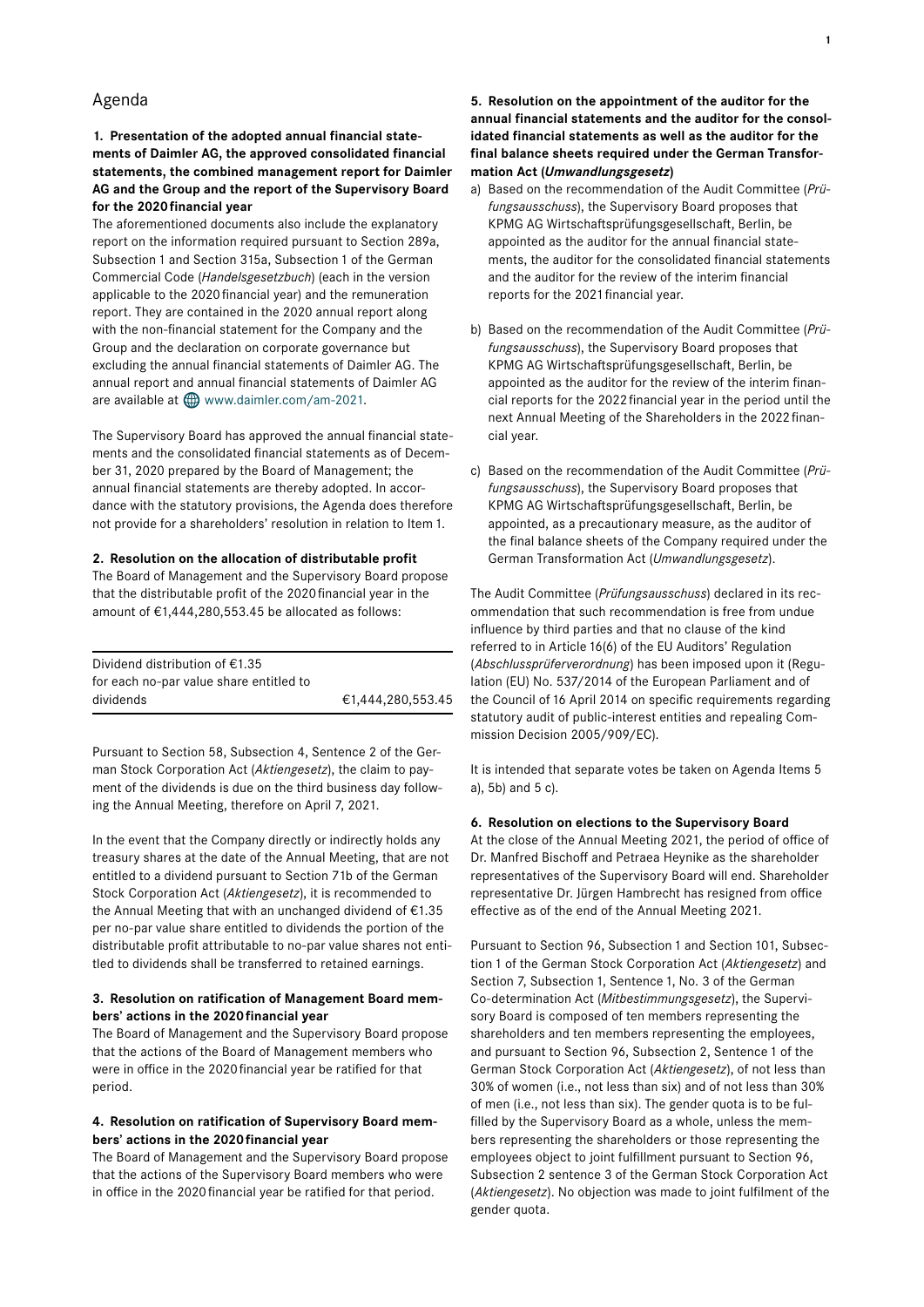At the time when this convocation is published, a total of six women are members of the Supervisory Board, of whom three are shareholder representatives and three are employee representatives. The minimum quota is therefore fulfilled. In order to continue to fulfill it in future, at least one woman is to be elected as a shareholder representative. After the election of the candidates proposed by the Supervisory Board, the minimum quota would still be fulfilled.

The following election proposals are based on the recommendation of the Supervisory Board's Nomination Committee (*Nominierungsausschuss*) and seek to meet the requirements profile with a competence profile and a diversity concept defined by the Supervisory Board for the entire board. The requirements profile and the status of its implementation as of December 31, 2020 are published in the declaration on corporate governance, which is available online at  $\bigoplus$  www.daimler. com/company/corporate-governance/declarations as a separate document and at  $\bigoplus$  www.daimler.com/am-2021 as part of the Annual Report.

The proposed candidates are to be elected for a four-year term of office. In the absence of a provision in the Articles of Incorporation on the term of office of Supervisory Board members, the opportunity shall therefore be taken to elect shareholder representatives for a shorter term of office than the maximum legal duration of five years. This is intended to meet the expectations of institutional investors in particular and the requirements of modern corporate governance.

The Supervisory Board proposes the election of

the following candidates specified in a) to c) below as Supervisory Board members of the shareholders effective as of the end of the Annual Meeting 2021. They will be appointed for a term of office lasting until the end of the Annual Meeting which decides on the ratification for the third fiscal year after the start of the term of office. The financial year in which the term of office begins is not counted.

- a) Elizabeth Centoni, Palo Alto, California, USA Senior Vice President, Strategy and Emerging Technology & Incubation of Cisco Systems, Inc., USA (listed)
- b) Ben van Beurden, The Hague, The Netherlands Chief Executive Officer of Royal Dutch Shell plc, United Kingdom, The Netherlands (listed)
- c) Dr. Martin Brudermüller, Mannheim Chairman of the Board of Executive Directors of BASF SE, Germany (listed).

The intention is to have the Annual Meeting decide on the candidates by way of individual voting.

In addition, it should be noted that following the departure of Dr. Manfred Bischoff from the Supervisory Board at the end of the Annual Meeting 2021, current Supervisory Board member Dr. Bernd Pischetsrieder is to be proposed as a candidate for Supervisory Board Chairman.

Further information on the candidates proposed for election, including information on memberships in other statutory supervisory boards and comparable supervisory bodies, is reproduced at the end of this agenda and is available on the Company's website at  $\bigoplus$  www.daimler.com/am-2021.

# **7. Resolution on the remuneration for the members of the Supervisory Board and related amendment to the Articles of Incorporation**

Pursuant to Section 113 Subsection 3 of the German Stock Corporation Act (*Aktiengesetz*) as amended by the Act Transposing the Second Shareholder Rights Directive (ARUG II), a resolution must be passed by the Annual Meeting of every listed company at least once every four years on remuneration for Supervisory Board members. The first resolution must be adopted by the end of the first Annual Meeting following December 31, 2020.

The currently applicable remuneration of the Supervisory Board members regulated in Article10 (§10) of the Articles of Incorporation was adopted by the Annual Meeting of March 29, 2017.

Based on the system for the remuneration of the members of the Supervisory Board pursuant to lit. a) below, Article 10 (§ 10) of the Articles of Incorporation is to be simplified in terms of language and the remuneration of the members and the Chairman of the Legal Affairs Committee (*Ausschuss für Rechtsangelegenheiten*) increased. In all other respects, the level of Supervisory Board remuneration is to remain unchanged.

The Legal Affairs Committee (*Ausschuss für Rechtsangelegenheiten*) is currently an other committee within the meaning of Article 10 (§ 10) of the Articles of Incorporation. Under this provision, membership of other Supervisory Board committees is remunerated with an additional €28,800.00; no higher additional remuneration is provided for the chairmanship of other committees.

The Legal Affairs Committee (*Ausschuss für Rechtsangelegenheiten*), established in 2019, coordinates the exercise of the rights and duties of the Supervisory Board with regard to the ongoing emissions and antitrust-related proceedings against Daimler AG and Group companies. It prepares resolutions of the Supervisory Board in this regard and issues corresponding resolution proposals. As part of the agreement in principle reached in the 2020 financial year with various U.S. authorities to end regulatory proceedings for alleged violations of U.S. and Californian environmental laws in connection with exhaust emissions, the Legal Affairs Committee (*Ausschuss für Rechtsangelegenheiten*) was assigned further duties and decision-making authority with regard to the execution of the obligations assumed in the agreement in principle. Due to the associated significant increase in the volume of work, the additional function-related remuneration for the Chairman and membership of the Legal Affairs Committee (*Ausschuss für Rechtsangelegenheiten*) is to be increased to €115,200.00 and €57,600.00 respectively with effect from January1, 2021.

The Board of Management and Supervisory Board – the latter based on the recommendation of the Presidential Committee (*Präsidialausschuss*) – propose to adopt the following resolution:

a) System for compensation of Supervisory Board members:

The remuneration of the members of the Supervisory Board is commensurate with their duties and the state of the Company and takes into account the recommendations of the German Corporate Governance Code (*Deutscher Corporate Governance Kodex*) as well as the remuneration of other major listed companies' supervisory boards.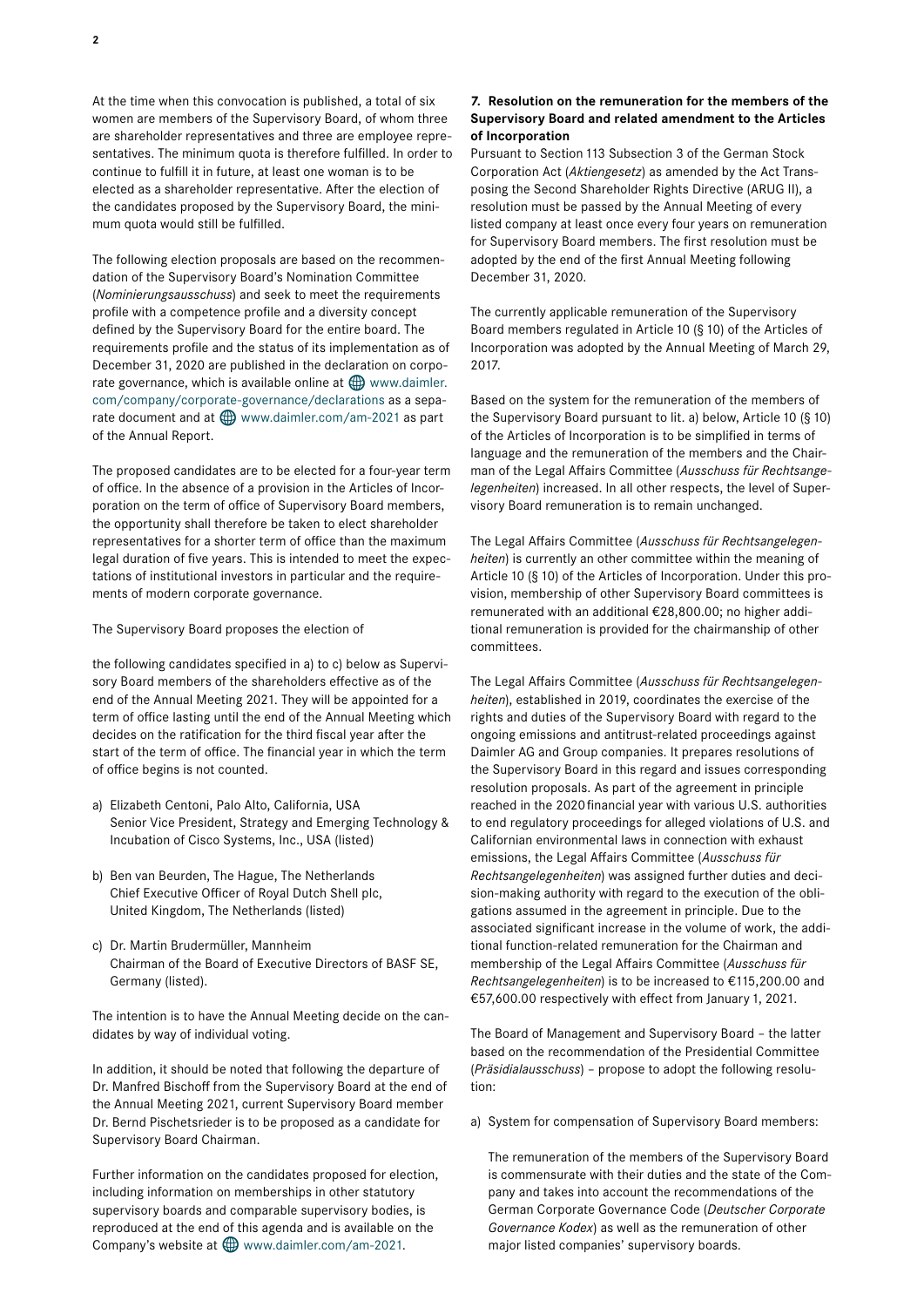At the same time, adequate and appropriate remuneration plays an important role in competing for outstanding individuals to fill positions on the Supervisory Board and thus in obtaining the best possible monitoring of and advice for the Board of Management. These factors in turn are a prerequisite for the long-term success of the Company.

The members of the Supervisory Board receive a function-related fixed remuneration without variable components in order to strengthen their independence in the performance of oversight and advisory duties and in personnel and remuneration decisions. In addition, especially in economically strained situations, in which variable remuneration components generally decrease, monitoring and advising the Board of Management must intensify, accompanied by an increased workload and an increase in the liability risk of the Supervisory Board members.

In relation to remuneration of Supervisory Board members, the German Corporate Governance Code (*Deutscher Corporate Governance Kodex*) recommends that appropriate consideration be given to the larger time commitment of the Chairman and the Deputy Chairman of the Supervisory Board as well as of the Chairman and the members of committees.

As already resolved by the Annual Meeting on March 29, 2017, the basic remuneration for membership of the Supervisory Board shall continue to amount to €144,000.00. The Chairman of the Supervisory Board shall continue to receive an additional €288,000.00; the Deputy Chairman of the Supervisory Board as previously an additional €144,000.00.

Membership and chairmanship of the Audit Committee (*Prüfungsausschuss*) shall continue to be remunerated with an additional €72,000.00 and €144,000.00 respectively. Membership of the Presidential Committee (*Präsidialausschuss*) shall be remunerated with an additional €57,600.00. No additional remuneration shall be paid for chairmanship of the Presidential Committee (*Präsidialausschuss*), as this activity is generally included in the remuneration of the Chairman of the Supervisory Board, who chairs the Presidential Committee (*Präsidialausschuss*) by virtue of the Rules of Procedure of the Supervisory Board and its committees.

To date, membership of the other committees (Mediation Committee (*Vermittlungsausschuss*), Nomination Committee (*Nominierungsausschuss*) and Legal Affairs Committee (*Ausschuss für Rechtsangelegenheiten*)) has been remunerated with an additional €28,800.00. This is to remain the case for the Mediation Committee (*Vermittlungsausschuss*) and Nomination Committee (*Nominierungsausschuss*). No additional remuneration shall be paid for chairmanship of the Mediation Committee (*Vermittlungsausschuss*) and Nomination Committee (*Nominierungsausschuss*), as this activity is generally included in the remuneration of the Chairman of the Supervisory Board, who also occupies these roles by law or by virtue of the Rules of Procedure of the Supervisory Board and its committees.

With effect from January 1, 2021, the broader range of tasks and associated increased time investment required of the members and the Chairman of the Legal Affairs Committee

are to be taken into account by means of additional function-related remuneration in the amount of €57,600.00 and €115,200.00 respectively.

Functions on committees shall only be taken into account for a maximum of three committees; if a member of the Supervisory Board has functions in more than three Supervisory Board committees, the three highest-paid committee functions shall be relevant.Functions on committees shall only be remunerated for a financial year, if the relevant committee has held at least one meeting in discharge of its duties during that period.

The members of the Supervisory Board and its committees shall receive an attendance fee of €1,100.00 for each meeting of the Supervisory Board and its committees that they attend as members, provided that members shall also be entitled to receive the fee if they attend the meeting by telephone or video conference or any other similar customary means of telecommunication. The attendance fee shall only be paid once for multiple meetings of the Supervisory Board and/or its committees on one calendar day.

If any members of the Supervisory Board resign from the Supervisory Board during a financial year, they shall receive remuneration proportionate to the time of office served. This applies accordingly if a member of the Supervisory Board resigns from a function for which there is additional remuneration. Proportionate remuneration for functions on committees shall only be paid if the relevant committee has held at least one meeting in discharge of its duties during that period.

In addition to the function-related fixed remuneration and the attendance fee, the members of the Supervisory Board shall continue to be reimbursed for their expenses and the value-added tax payable on the payments made to them. In addition, the members of the Supervisory Board shall be covered by insurance against pecuniary damage, taken out by and in the interest of the Company for executive bodies and certain senior executives, insofar as such insurance coverage exists. The insurance premiums shall be paid by the Company.

The members of the Supervisory Board are required to declare to the Supervisory Board that they will each acquire shares in the company for 20% of their annual remuneration (excluding committee remuneration and the attendance fee and before deduction of taxes) and hold these shares for at least one year after they leave the Company's Supervisory Board (a "voluntary obligation" (*Selbstverpflichtung*) based on the "comply or explain" principle). This shall not apply to Supervisory Board members whose Supervisory Board remuneration is subject to the guidelines of the Confederation of German Trade Unions for transfer to the Hans Böckler Foundation on a mandatory or voluntary basis or whose remuneration is to be transferred to their employer to the corresponding extent on the basis of a service or employment contract or is to be set off against their contractual remuneration entitlement. If a smaller amount of the Supervisory Board remuneration is transferred or set off, the voluntary obligation relates to 20% of the non-transferred or set-off component. By making this voluntary obligation, the members of the Supervisory Board are demonstrating their focus on and commitment to the long-term, sustainable success of the Company.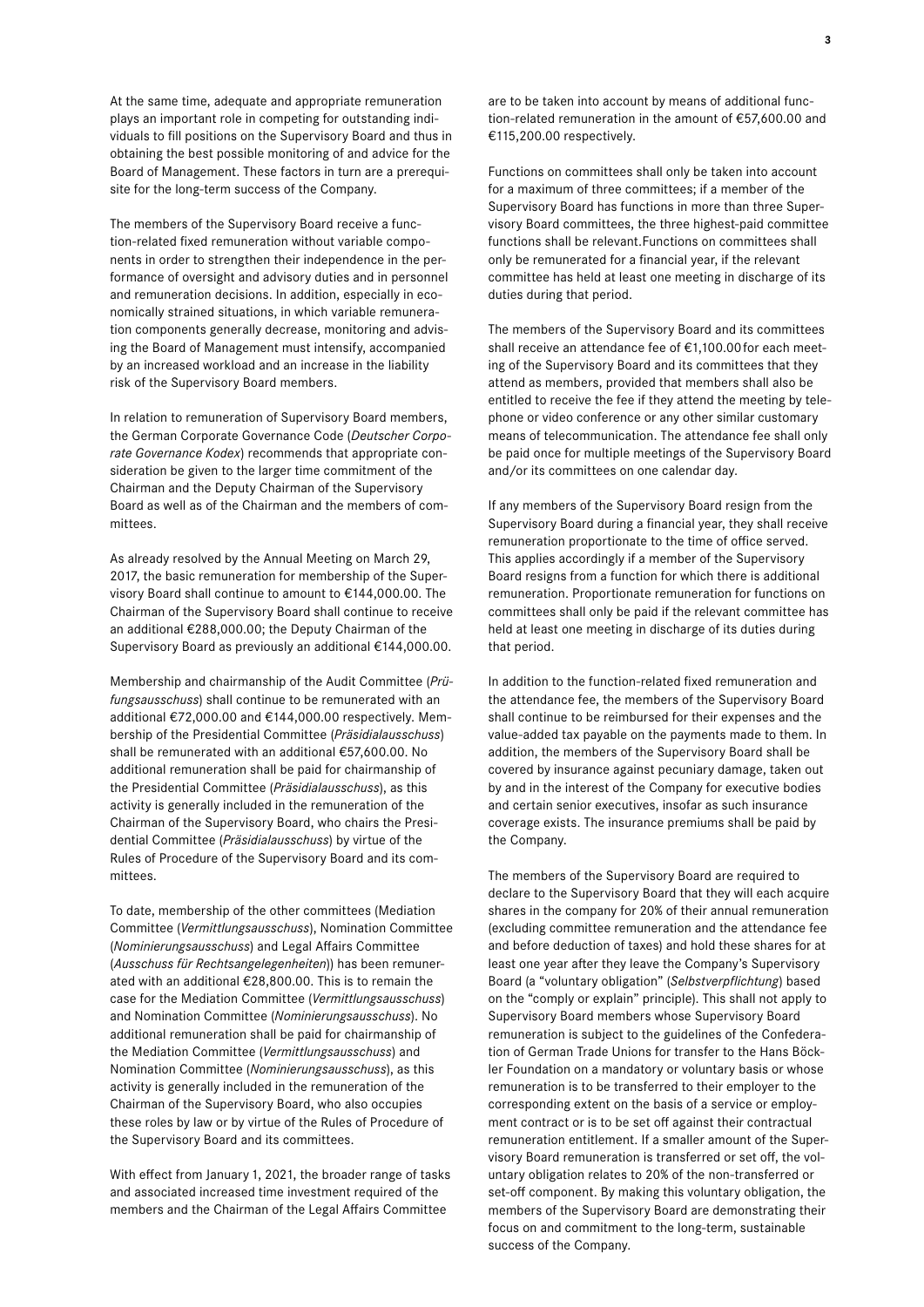The remuneration system and the individual remuneration provisions are regularly reviewed for appropriateness by the Presidential Committee (*Präsidialausschuss*) of the Supervisory Board. Independent, external remuneration consultants may be consulted for the review.

At least every four years, and in the event of proposals to amend the remuneration provisions, the Annual Meeting shall adopt a resolution on the remuneration of the members of the Supervisory Board. The Annual Meeting may confirm the relevant existing system of Supervisory Board remuneration or adopt a resolution to amend it. Corresponding resolution proposals to the Annual Meeting are submitted by the Board of Management and the Supervisory Board in accordance with the statutory division of competences in order to enable mutual controls between the two bodies. The decision on the structure of the remuneration system and the amount of remuneration is the responsibility of the Annual Meeting.

b) Article 10 (§ 10) of the Articles of Incorporation shall be amended as follows:

# **"Article10 (§10) Remuneration of the Supervisory Board, Liability Insurance**

- (1) The members of the Supervisory Board shall receive a fixed basic remuneration for each full financial year in the amount of €144,000.00for each individual member.
- (2) The Chairman of the Supervisory Board shall receive an additional €288,000.00; the Deputy Chairman of the Supervisory Board an additional €144,000.00.
- (3) Members of a committee of the Supervisory Board shall receive the following additional remuneration for each full financial year:
	- the Chairman of the Audit Committee shall receive an additional €144,000.00, and each other member of the Audit Committee shall receive an additional €72,000.00;
	- each member of the Presidential Committee shall receive an additional €57,600.00;
	- the Chairman of the Legal Affairs Committee shall receive an additional €115,200.00, and each other member of the Legal Affairs Committee shall receive an additional €57,600.00;
	- each member of other Supervisory Board committees shall receive an additional €28,800.00.

Functions on committees shall only be taken into account for a maximum of three committees; whereat if a member of the Supervisory Board has functions in more than three Supervisory Board committees, the three highest-paid committee functions shall prevail.

Functions on committees shall only be remunerated for a financial year if the relevant committee has held at least one meeting in discharge of its duties during that period.

(4) The members of the Supervisory Board and its committees shall receive an attendance fee of €1,100.00 for each meeting of the Supervisory Board and its committees that they

attend as members. Attendance by telephone or via a video conference or any other similar customary means of telecommunication shall be considered as attendance of a meeting. The attendance fee shall only be paid once for multiple meetings of the Supervisory Board and/or its committees on one calendar day.

- (5) The remuneration and the attendance fee shall be payable within two months after the end of each financial year.
- (6) If any members of the Supervisory Board resign from the Supervisory Board during a financial year, they shall receive remuneration proportionate to the time of office served. If a member of the Supervisory Board resigns from a function for which there is additional remuneration, the previous sentence applies in respect of the remuneration for the relevant function. Proportionate remuneration for functions on committees shall only be paid if the relevant committee has held at least one meeting in discharge of its duties during the respective part of the financial year.
- (7) In addition to remuneration and attendance fees, the members of the Supervisory Board shall be reimbursed for their expenses and the value-added tax payable on the payments made to them. In addition, the members of the Supervisory Board shall be covered by insurance against pecuniary damage, taken out by and in the interest of the Company for executive bodies and certain senior executives, insofar as such insurance coverage exists. The insurance premiums shall be paid by the Company."

Upon the amendment of Article10 (§10) of the Articles of Incorporation, the new rules regarding Supervisory Board remuneration shall be applicable for the first time to the financial year beginning on January1, 2021.

# **8. Resolution on the amendment of Article 9 (§9) of the Articles of Incorporation (IV. The Supervisory Board – Resolutions of the Supervisory Board)**

Article 9, Paragraph 2 of the Company's Articles of Incorporation provides that, in justified exceptional cases, members of the Supervisory Board may, with the consent of the Chairman, participate in a meeting of the Supervisory Board or its committees via a telephone or video conference. Pursuant to Article 9, Paragraph 3 of the Articles of Incorporation, Supervisory Board members who do not attend a meeting nor participate in the manner described in Paragraph 2 may participate in a resolution of the Supervisory Board or its committees by submitting their vote in writing (also by fax) to the person chairing the meeting prior to the vote. Pursuant to Article 9, Paragraph 5 of the Articles of Incorporation, the Chairman, or in his absence the Deputy Chairman, may also arrange for voting on a resolution of the Supervisory Board to be carried out in writing, by fax or e-mail – or by a combination of these communication media – if no member of the Supervisory Board objects to this procedure within an appropriate period of time, to be determined by the Chairman.

In addition to fax and e-mail, progressive digitalization now offers further technical telecommunications options (including the use of secure data rooms) for participating in meetings of the Supervisory Board, submitting votes in absentia or conducting a vote in the Supervisory Board. These possibilities shall be appropriately reflected by amending the aforementioned provisions of the Articles of Incorporation accordingly.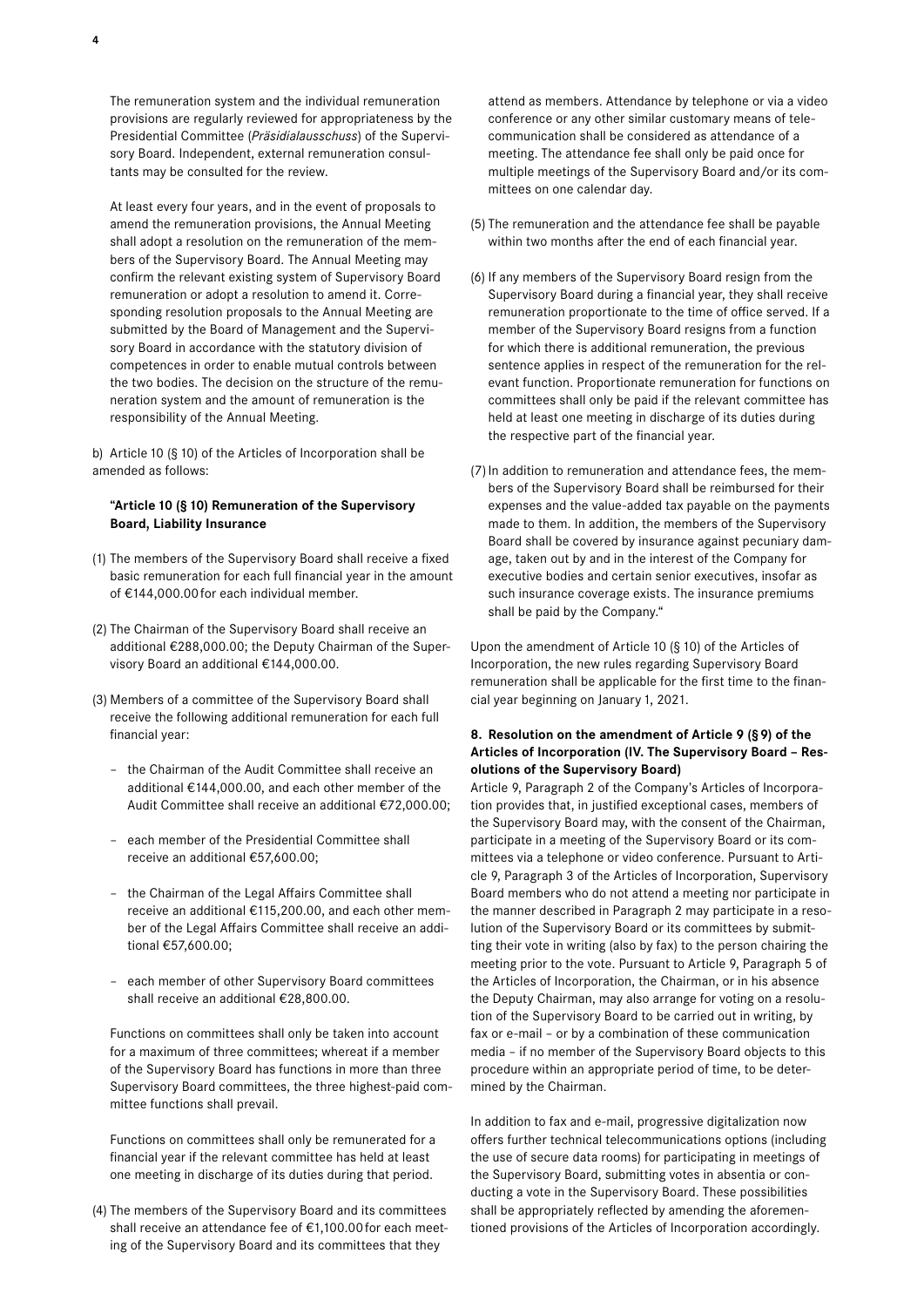The Board of Management and the Supervisory Board propose to amend the wording of Article 9, Paragraphs 2, 3 and 5 of the Articles of Incorporation as follows:

#### **"Article 9 (§9) Resolutions of the Supervisory Board**

- (2) In justified exceptional cases, members of the Supervisory Board may, with the consent of the Chairman, participate in a meeting of the Supervisory Board or its committees via a telephone or video conference or any other similar customary means of telecommunication.
- (3) Members of the Supervisory Board who do not attend a meeting nor participate in the manner described in paragraph 2 may participate in a resolution of the Supervisory Board or its committees by submitting their vote in writing, by fax, e-mail or any other similar customary means of telecommunication to the person chairing the meeting prior to the vote. This also applies to the additional casting vote of the Chairman.
- (5) The Chairman, or in his absence the Deputy Chairman, may also arrange for voting on a resolution of the Supervisory Board to be carried out in writing, by telephone, fax or e-mail, by any other similar customary means of telecommunication, or by a combination of these communication media, if no member of the Supervisory Board objects to this procedure within an appropriate period of time, to be determined by the Chairman. The chairman shall determine the details of the procedure. This regulation also applies to resolution of committees."

#### **9. Resolution on further amendments of the Articles of Incorporation**

For the purpose of establishing a single place of jurisdiction at the location of the Company's registered office, including for disputes in connection with public capital market information, the Articles of Incorporation of the Company shall be amended by adding a new Article 21a. In this context, further editorial amendments are necessary.

The Board of Management and the Supervisory Board propose to adopt the following resolution:

a) The following Article 21a shall be added to the Articles of Incorporation after Article 21:

#### **"Article 21a (§21a) Place of jurisdiction**

- (1) The exclusive place of jurisdiction for all disputes with the Company or its bodies arising from the company relationship shall be at the registered office of the Company, insofar as this does not conflict with mandatory statutory provisions. Foreign courts shall not have jurisdiction over such disputes.
- (2) Paragraph 1 shall also apply to disputes between shareholders and the Company seeking compensation for damage caused on the basis of false, misleading or omitted public capital market information."
- b) The heading of Part VII. shall be amended as follows:
- "VII. Announcements, Place of Jurisdiction"
- c) The heading of Article 21 shall be amended as follows:

# Re Agenda Item 6:

# **Information on the candidates proposed for election to the Supervisory Board**

\*\*\*\*\*

**a) Elizabeth Centoni, Palo Alto, California, USA** Senior Vice President, Strategy and Emerging Technology & Incubation Cisco Systems, Inc., USA (listed) Nationality: US American

Liz Centoni was born in Mumbai. She holds a Bachelor of Science in Chemistry from the University of Mumbai and a M.B.A. from the University of San Francisco.

Her career at Cisco comprised different roles. She was Vice President of Engineering Strategy and Portfolio Planning, and was for over ten years engaged in multiple engineering roles leading global teams building software and central engineering services. Liz Centoni spent two years as Vice President and General Manager of the Service Provider Access Group where she led strategy, marketing direction and engineering efforts to grow Cisco's portfolio of Carrier Ethernet Access solutions. She spent five years as Senior Vice President and General Manager of Cisco's Cloud, Compute, and Internet of Things (IoT) business where she drove the business and engineering strategy for the global portfolio.

As Senior Vice President, Liz Centoni is responsible for "Strategy and Emerging Technology & Incubation". She is a voting member for Cisco Investments Group which directs company's efforts with startups and the global venture community.

She is the Cisco Global Executive Sponsor for the" Women in Science and Engineering (WISE) program". She is also a member of the Board of Directors for The Tech Interactive.

Liz Centoni is a member of the following further legally mandatory supervisory boards and comparable supervisory bodies:

Ingersoll Rand Inc, USA (listed), Member of the Board of Directors

# **b) Ben van Beurden, The Hague, The Netherlands**

Chief Executive Officer of Royal Dutch Shell plc, United Kingdom, The Netherlands (listed) Nationality: Dutch

Ben van Beurden was born in the Netherlands in1958. He joined Shell in 1983, after graduating with a Master's Degree in Chemical Engineering from Delft University of Technology in the Netherlands.

In January 2005, Ben van Beurden became Vice President Manufacturing Excellence (Houston, United States of America). He was responsible for standards in operational excellence and high-performance initiatives in refining and chemicals manufacturing. In December 2006, he was appointed Executive Vice President Chemicals (London, United Kingdom). During his tenure in this role, Van Beurden was appointed to the boards of a number of leading industry

"Article 21 (§21) Announcements"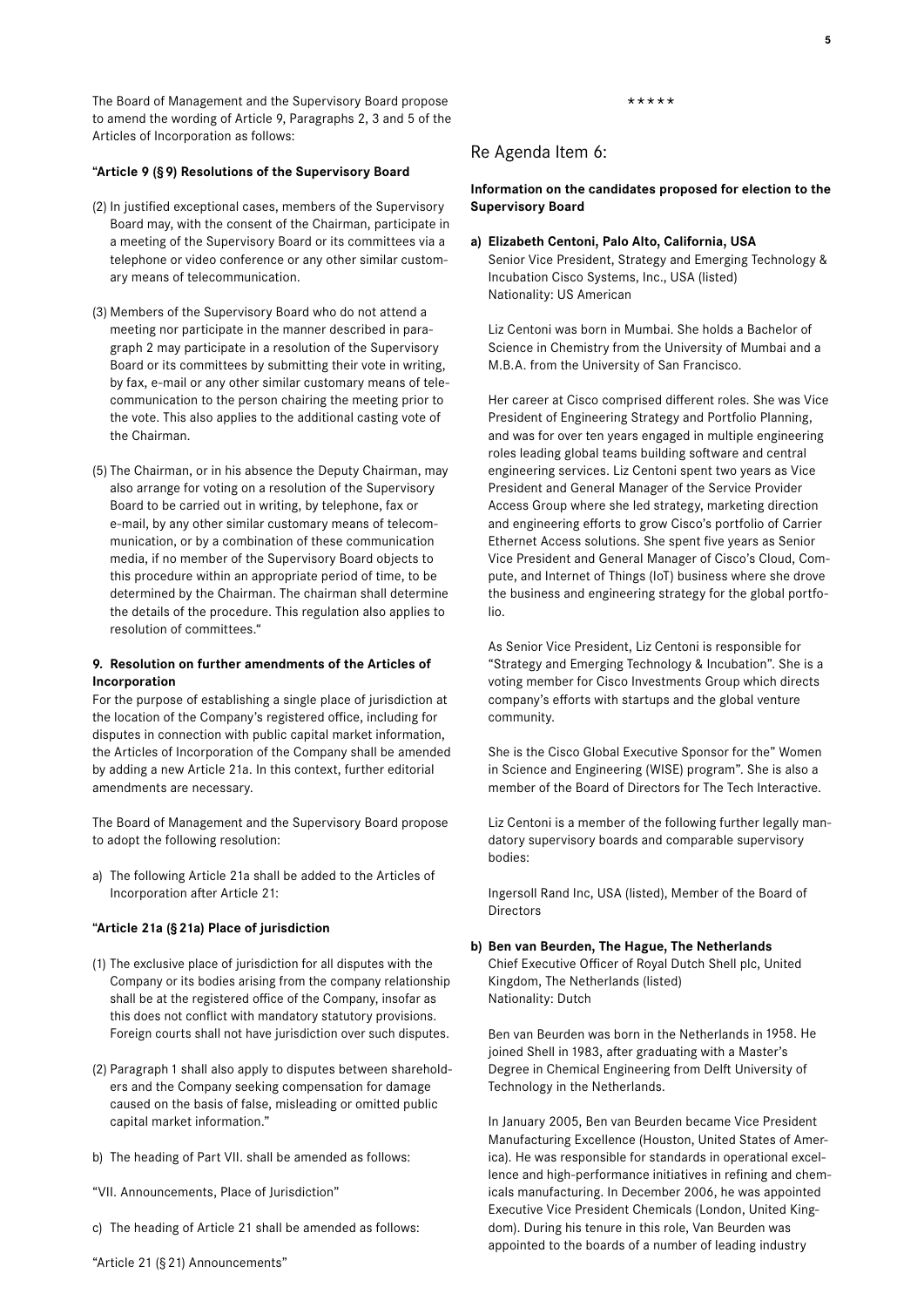associations including the International Council of Chemicals Associations (ICCA) and the European Chemical Industry Council (CEFIC).

Ben van Beurden became a member of the Executive Committee in January 2013 as Downstream Director, with regional responsibility for Europe and Turkey. He became Chief Executive Officer of Royal Dutch Shell plc with effect from January 1, 2014.

In 2015, he became a member of the Advisory Board of the School of Economics and Management Tsinghua University in Beijing. In 2017, Ben van Beurden became a member of the International Advisory Council of the Singapore Economic Development Board.

Ben van Beurden is not a member of any other legally mandatory supervisory boards and comparable supervisory bodies.

#### **c) Dr. Martin Brudermüller, Mannheim**

Chairman of the Board of Executive Directors BASF SE, Germany (listed) Nationality: German

Dr. Martin Brudermüller was born in Stuttgart, Germany, in 1961. From1980 onwards he studied Chemistry at the University of Karlsruhe, Germany, and received his degree there in 1985. After earning his doctorate in Karlsruhe in 1987, he did a postdoc at the University of California, Berkeley, United States.

Dr. Brudermüller started his career with BASF in 1988 in the Ammonia Laboratory. From1993 to1995 he worked in New Business Development/Marketing in the Intermediates division. In1995, he transferred to BASF Italia Spa, Milan, Italy, as Head of Sales Intermediates, Pharma Chemicals. Following this assignment, he became Staff to the Vice Chairman of the Board of Executive Directors and, from1999 onwards, Director Production fat-soluble vitamins in the Fine Chemicals operating division.

From 2001 to 2003 he was Senior Vice President Strategic Planning and from 2003 to 2006 President of the Functional Polymers division. From May 2011, he was Vice Chairman of the Board of Executive Directors of BASF SE and from May 2015 until January 2021 Chief Technology Officer (CTO) of BASF SE. Dr. Brudermüller has been a Member of the Board of Executive Directors since 2006, and during this time he was also responsible for the Asia Pacific region headquartered in Hong Kong, as well as the Performance Materials division. Since 2018, he is Chairman of the Board of Executive Directors of BASF SE and currently responsible for the divisions Corporate Legal, Compliance, Tax & Insurance, Corporate Development, Corporate Communications & Government Relations, Corporate Human Resources and Corporate Investor Relations.

Dr. Martin Brudermüller is not a member of any other legally mandatory supervisory boards and comparable supervisory bodies.

The candidates' CVs are also available on the Internet at www.daimler.com/am-2021.

In the opinion of the Supervisory Board, all proposed candidates are independent within the meaning of the German Corporate Governance Code (*Deutscher Corporate Governance Kodex*); they have no personal or business relationship with Daimler AG or any of its Group companies, the corporate bodies of Daimler AG or any shareholder with a substantial interest in Daimler AG, the disclosure of which is recommended by the German Corporate Governance Code.

The Supervisory Board has also satisfied itself that the proposed candidates will be able to perform the duties expected of them in the time required for the office.

\*\*\*\*\*

# Total number of shares and voting rights

At the time of convening the Annual Meeting, the Company's share capital is divided into 1,069,837,447 shares, each of which confers one vote to its holder.

\*\*\*\*\*

# Additional Information

# **Information on the implementation of the virtual Annual Meeting**

On the basis of Section 1 of the German Act on Measures in Corporate, Co-operative, Association, Foundation and Home Ownership Law to Combat the Effects of the COVID-19 Pandemic (*Gesetz über Maßnahmen im Gesellschafts-, Genossenschafts-, Vereins-, Stiftungs- und Wohnungseigentumsrecht zur Bekämpfung der Auswirkungen der COVID-19-Pandemie*) of March 27, 2020 (Federal Gazette (*Bundesgesetzblatt*) I no.14 2020, p. 570), as amended by the German Act on the Further Shortening of Residual Debt Relief Proceedings and on the Adaptation of Pandemic-Related Provisions in Corporate, Co-operative, Association, Foundation and Tenancy and Lease Law (*Gesetz zur weiteren Verkürzung des Restschuldbefreiungsverfahrens und zur Anpassung pandemiebedingter Vorschriften im Gesellschafts-, Genossenschafts-, Vereins- und Stiftungsrecht sowie im Miet- und Pachtrecht*) of December 22, 2020 (Federal Gazette I no. 67 2020, p. 3328) (hereinafter referred to as the "COVID-19 Act"), the Board of Management of Daimler AG, with the approval of the Supervisory Board, decided to hold the Annual Meeting in line with Section 1, Subsection 2 of the COVID-19 Act as a virtual annual meeting without the physical presence of shareholders or their proxies.

This results in the processes of the Annual Meeting and the shareholders' rights being modified. The complete Annual Meeting will be audio-visually broadcast on the Internet for shareholders listed as shareholders in the share register. Physical participation of the shareholders or their proxies (except for the proxies appointed by the Company) is ruled out. Voting rights may only be exercised by shareholders or their representatives by absentee voting or by granting power of attorney and issuing instructions to the proxies appointed by the Company. Electronic participation within the meaning of Section 118, Subsection 1, Sentence 2 of the German Stock Corporation Act (*Aktiengesetz*) is not possible. The shareholders will be given the right to ask questions by means of electronic communica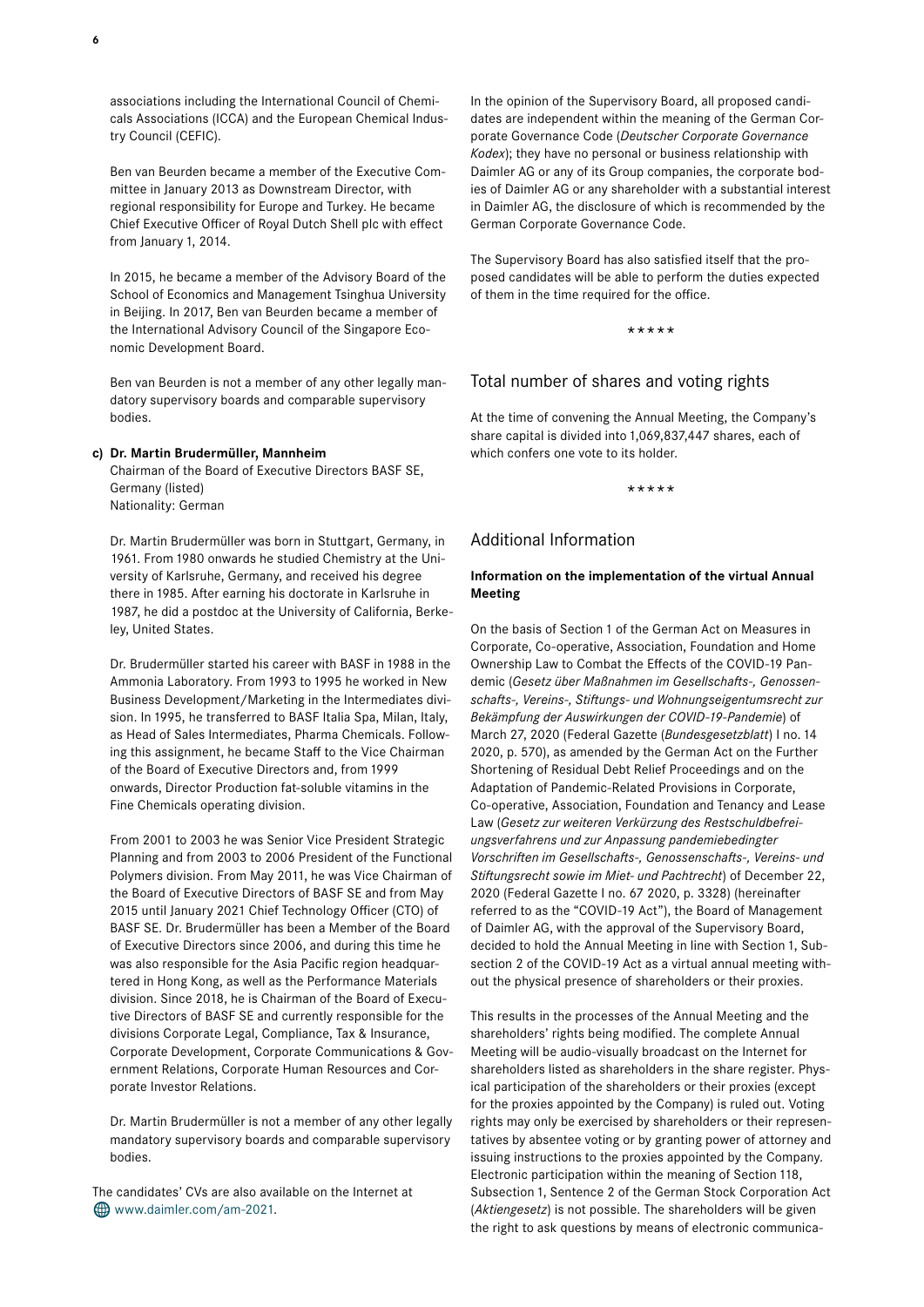tions. Finally, shareholders having exercised their voting right may lodge an objection to resolutions of the Annual Meeting on record by means of electronic communications.

**With regard to the particularities of the virtual Annual Meeting, we ask our shareholders to take particular note of the following information on notification, the exercise of voting rights, further shareholder rights, and the option to follow the Annual Meeting in video and audio.**

#### **Conditions for exercising voting rights**

Shareholders are entitled, themselves or through proxies, to exercise their voting rights if they are listed as shareholders in the Company's share register on the day of the Annual Meeting and have notified the Company in writing or via electronic media ("*Textform*") of their intention to vote at the Annual Meeting so that notification is received by the Company **at the latest by 24:00 hours CET (midnight) on Friday, March 26, 2021.**

Shareholders who are listed as shareholders in the share register can notify the shareholder service of Daimler AG of their intention to vote at the Annual Meeting at:

Daimler Aktionärsservice Postfach 1460 61365 Friedrichsdorf, Germany Fax: +49 69 2222 34282 Email: daimler.service@linkmarketservices.de

or as of March 2, 2021 by using the access-protected e-service for shareholders on the Internet at

#### **W** register.daimler.com

Shares will not be blocked as a result of shareholders' notification. Shareholders can also dispose of their shares after having given notification. Voting rights are based on the number of shares entered in the share register on the day of the Annual Meeting. This number of shares will correspond to the number of shares as at the notification deadline of 24:00 hours CET (midnight) on March 26, 2021 since changes to the share register are not made for technical reasons from the end of March 26, 2021 (CET) up to the end of the Annual Meeting (registration stop). The technically decisive effective date regarding the number of shares (Technical Record Date) is, therefore, the end of March 26, 2021 (CET).

#### **Details of the e-service for shareholders**

The notice of convocation of the virtual Annual Meeting on March 31, 2021 with the information pursuant to Section 125, Subsection 5 of the German Stock Corporation Act (*Aktiengesetz*) in conjunction with Implementing Regulation (EU) 2018/1212 is sent by regular mail to all shareholders entered in the share register who have not yet agreed to have it sent by e-mail. Shareholders who have agreed to have the Annual Meeting documentation sent by e-mail will receive the notice of convocation of the virtual Annual Meeting by e-mail with a link to the convocation, as well as another link to the e-service for shareholders, at the e-mail address they have specified.

On the reverse side of the letter of invitation sent by regular mail, the registration data for our e-service for shareholders can be found, i.e., the shareholder's number and the individual access number. Users of the e-service for shareholders who have already registered for the service can use their self-issued User ID and password.

With this data, shareholders using the e-service for shareholders can – as from March 2, 2021 and within the respective deadlines – give notification, authorize and instruct the voting proxies appointed by the Company, or cast their vote by absentee voting, submit questions or lodge an objection to a resolution of the Annual Meeting during the event. In addition, the entire virtual Annual Meeting will be broadcast in audio and video form via the e-service for shareholders beginning at 10:00 hours (CEST) on March 31, 2021.

The use of the e-service for shareholders by a proxy requires that the proxy receives the relevant registration data from the person granting the power of attorney.

#### **Absentee voting procedure**

Shareholders who are listed as shareholders in the share register on the day of the Annual Meeting can cast absentee votes. For this purpose, too, timely notification is indispensable (such as described above under "Conditions for exercising voting rights").

Absentee votes can be cast via the e-service for shareholders from March 2, 2021 onwards and, provided notification has been made on time, can still be withdrawn or amended in this way during the virtual Annual Meeting until the beginning of the voting on the Agenda Items.

Absentee votes can also be sent to the Company in writing or via electronic media ("*Textform*") at the address, fax number or e-mail address stated above in the section headed "Conditions for exercising voting rights" for the notification of the intention to vote at the Annual Meeting by 24:00 hours CET (midnight) on March 26, 2021 (receipt). In advance of the Annual Meeting, absentee votes timely received can also be withdrawn or amended using these communication channels when received by the Company by 24:00 hours CET (midnight) on March 26, 2021. After that date, withdrawal of or an amendment to voting decisions in absentee voting are possible via the e-service for shareholders. Please note that after March 26, 2021, 24:00 hours CET (midnight), it will no longer be possible to change the form of exercising voting rights by switching between electronic absentee voting and electronic proxy and instruction to the Company's proxy, not even via the e-service for shareholders.

Shareholders not using the e-service for shareholders to cast their absentee votes are requested to use the reply form enclosed with the invitation.

Absentee votes on Agenda Item 2 cast in advance of the voting in the virtual Annual Meeting shall also count in the voting on the adjusted proposal for the allocation of distributable profit only as a result of a change in the number of shares entitled to dividends for the preceding financial year 2020.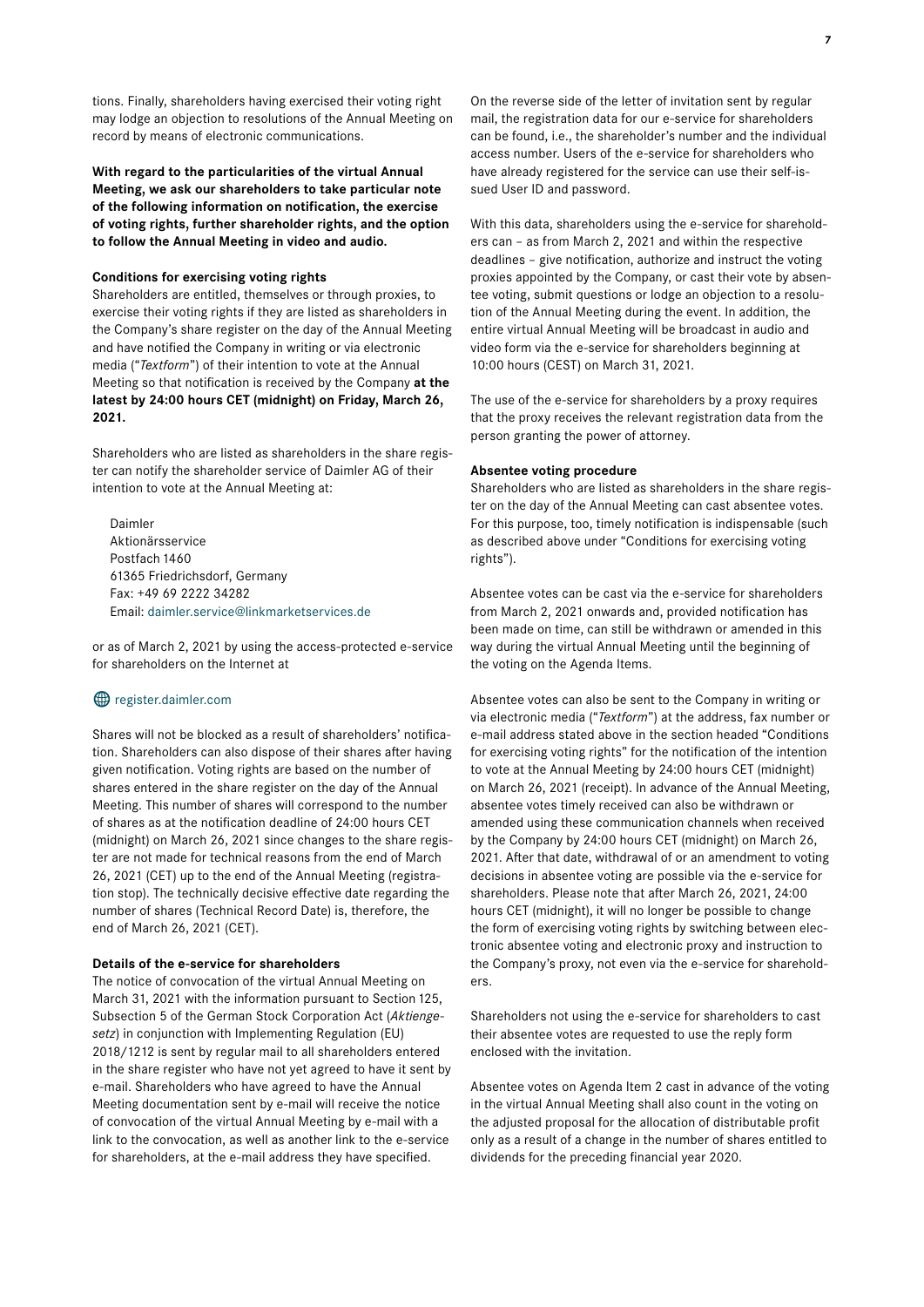If an individual vote that was not announced already in the convocation notice is taken on an Agenda Item, a vote on this item in its entirety will count as a corresponding vote on each point of the individual vote.

Authorized credit institutions, shareholders' associations and other intermediaries covered by Section 135 of the German Stock Corporation Act (*Aktiengesetz*) and persons or institutions treated as such in accordance with Section 135, Subsection 8 of the German Stock Corporation Act (*Aktiengesetz*) may also use absentee voting. If requested, the Company will make available forms and communication channels for that purpose.

# **Exercise of voting rights by authorizing official Company proxies**

Shareholders listed as shareholders in the share register on the day of the Annual Meeting have the possibility to authorize proxies appointed by the Company to vote in accordance with their instructions at the virtual Annual Meeting. For this purpose, too, timely notification is indispensable (such as described above under "Conditions for exercising voting rights").

The authorization of such proxies, the issuing of voting instructions and any amendments of such as well as the revocation of proxy authorization may be made in the following ways:

Power of attorney and instructions to the Company's proxies can be issued via the e-service for shareholders from March 2, 2021 and, provided that shareholders register in good time, can be revoked or amended in this way during the virtual Annual Meeting until the beginning of voting on the Agenda Items.

Proxy authorization and voting instructions to the proxies appointed by the Company can also be sent to the Company in writing or via electronic media ("*Textform*") at the address, fax number or e-mail address stated above in the section headed "Conditions for exercising voting rights" for the notification of the intention to vote at the Annual Meeting by 24:00 hours CET (midnight, receipt) on March 26, 2021 at the latest. In advance of the Annual Meeting, proxy authorizations and voting instructions to the Company's proxies timely received can also be withdrawn or amended in using these communication channels when received by the Company by 24:00 hours CET (midnight) on March 26, 2021. After that date, withdrawal and amendment are possible via the e-service for shareholders. Please note that after March 26, 2021, 24:00 hours CET (midnight), it will no longer be possible to change the form of exercising voting rights by switching between electronic absentee voting and electronic proxy and instruction to the Company's proxy, not even via the e-service for shareholders.

Shareholders not using the e-service for shareholders to grant proxy authorizations and issue instructions to the Company's appointed proxies are requested to use the reply form enclosed with the letter of invitation.

The Company's voting proxies will exercise shareholders' voting rights in accordance with their instructions; even when appointed as proxies, they may only exercise voting rights if express instructions have been given on the individual resolution proposals that are submitted for voting in the Annual Meeting.

Instructions to the Company's voting proxies on Agenda Item 2 issued in advance of the voting in the virtual Annual Meeting will also apply in the voting of the adjusted proposal for the allocation of distributable profit only as a result of a change in the number of shares entitled to dividends for the preceding financial year 2020.

If an individual vote that was not announced already in the convocation notice is taken on an item on the Agenda, an instruction on this item in its entirety will be deemed instruction on each point of the individual vote.

Authorized banks, shareholders' associations and other intermediaries covered by Section 135 of the German Stock Corporation Act (*Aktiengesetz*) and persons or institutions treated as such in accordance with Section 135, Subsection 8 of the German Stock Corporation Act (*Aktiengesetz*) may also issue power of attorney and instructions to the Company's proxies. If requested, the Company will make available forms and communication channels for that purpose.

#### **Procedure for proxy voting**

Shareholders listed as shareholders in the share register on the day of the Annual Meeting also have the option of voting by other proxy than the voting proxies appointed by the Company, for example by a credit institution or a shareholders' association. In these cases, too, timely notification (such as described above under "Conditions for exercising voting rights") is to be ensured by the shareholder or by a proxy.

#### If **neither a credit institution nor a shareholders' associa-**

**tion** or other intermediary covered by Section 135 of the German Stock Corporation Act (*Aktiengesetz*) nor any other person or institution treated as equivalent pursuant to Section 135, Subsection 8 of the German Stock Corporation Act (*Aktiengesetz*) is authorized, the granting of the power of attorney, its revocation and proof of authorization vis-à-vis the Company must be in text form.

The proof of authorization vis-à-vis the Company can be sent to the Company at the address, fax number or e-mail address specified above in the section "Conditions for exercising voting rights" for notification.

Statutory provisions, in particular Section 135 of the German Stock Corporation Act (*Aktiengesetz*), apply to the authorization and revocation of proxy authorizations of **credit institutions, shareholders' associations,** other **intermediaries** covered by Section 135 of the German Stock Corporation Act (*Aktiengesetz*) or equivalent persons or institutions as defined by Section 135, Subsection 8 of the German Stock Corporation Act (*Aktiengesetz*), as well as to the proof of such authorization or revocation. Please also observe any regulations of the banks, shareholders' associations, other intermediaries covered by Section 135 of the German Stock Corporation Act (*Aktiengesetz*) or other equivalent persons or institutions.

If persons or institutions mentioned in the preceding paragraph are listed in the share register, they can exercise the voting rights for shares they do not own only if they are authorized to do so.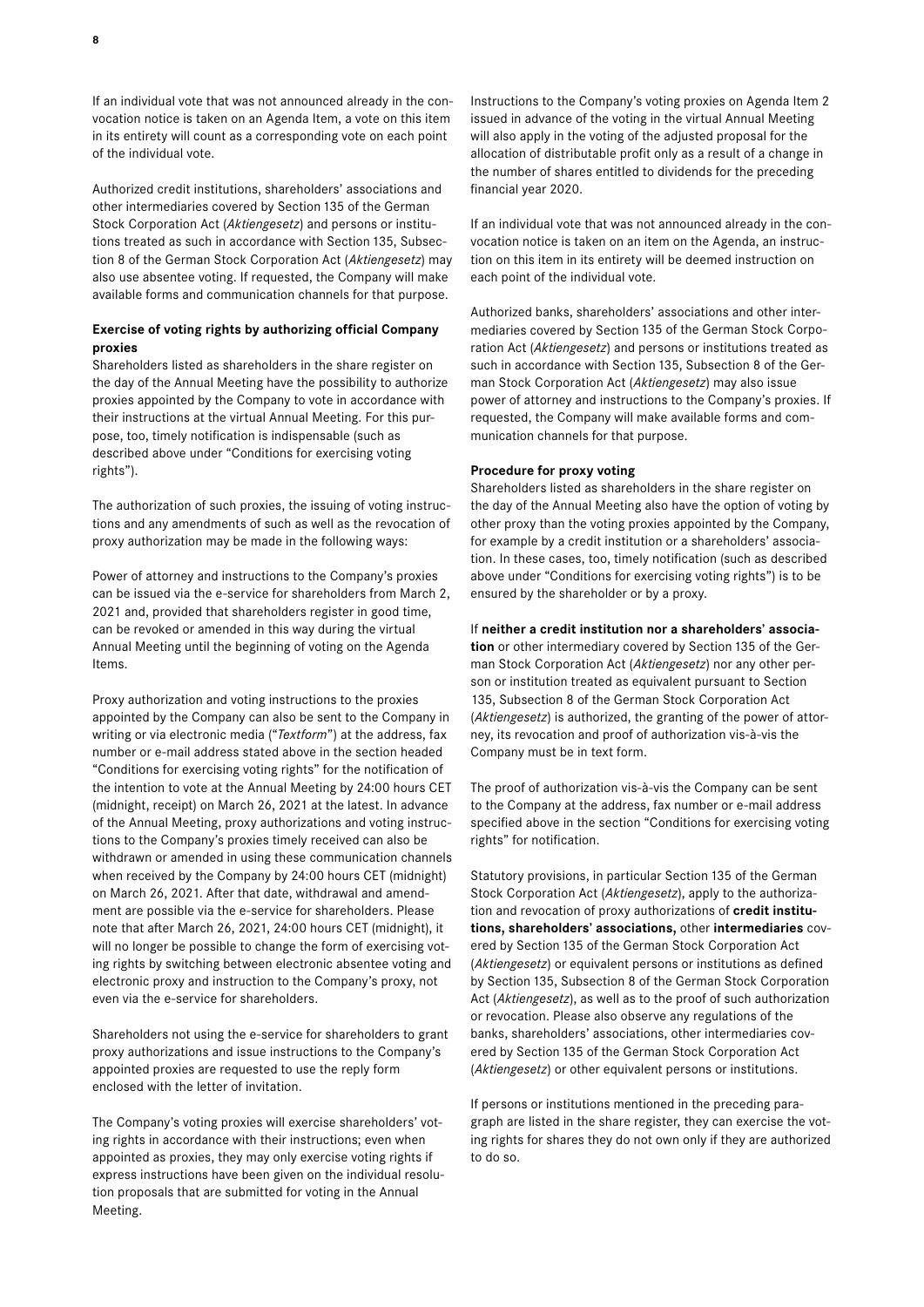Proxies (with the exception of the Company's proxies) cannot physically participate in the Annual Meeting, either. They may exercise the voting rights for the shareholders they represent only by means of absentee voting or by issuing a (sub-)proxy and instructions to the proxies of the Company.

#### **Note for shareholders entered in the US share register**

Shareholders entered in the US share register can also notify the Company of their intention to vote at the Annual Meeting and obtain further information from

Daimler AG c/o American Stock Transfer & Trust Company, LLC 620115th Avenue 3rd Floor Brooklyn, NY11219 USA Fax No. +1 718 765 8730

# **Further information on the shareholders' rights and possibilities**

# **Requests for additions to the Agenda (Section122, Subsection 2 of the German Stock Corporation Act (***Aktiengesetz***))**

Shareholders whose combined shareholdings add up to the proportionate amount of €500,000.00 of the share capital of Daimler AG (equivalent to174,216 shares) can request that items be placed on the Agenda and announced as such. Each new item must be accompanied by supporting information or a resolution proposal. Such requests are to be addressed in writing to the Board of Management of Daimler AG. Pursuant to Section 122, Subsection 2 of the German Stock Corporation Act (*Aktiengesetz*), such requests must be received by the Company at least 30 days before the Annual Meeting, i.e., at the latest by 24:00 hours CET (midnight) on February 28, 2021. Please send such requests to the following address:

Daimler AG The Board of Management Attn.: Dr. Michael Hörtig, COB/CO HPC 096 - F600 70546 Stuttgart, Germany

Pursuant to Section 122, Subsection 2 in conjunction with Subsection1 of the German Stock Corporation Act (*Aktiengesetz*), shareholders making such requests must prove that they have held the required number of shares for at least 90 days prior to the day the request is received and that they will hold the shares until the Board of Management decides on the request. Section 70 of the German Stock Corporation Act (*Aktiengesetz*) is to be applied to the calculation of the period of ownership of the shares, Section 121, Subsection 7 of the German Stock Corporation Act (*Aktiengesetz*) is to be applied accordingly to the calculation of the period.

If not previously announced when the Annual Meeting was convened, additions to the Agenda that are required to be announced are published in the Federal Gazette (*Bundesanzeiger*) without undue delay upon receipt of the corresponding request. They are also published online at  $\bigoplus$  www.daimler. com/am-2021 and are communicated to the shareholders entered in the share register.

# **Countermotions and election proposals (Section126 and Section127 of the German Stock Corporation Act (***Aktiengesetz***))**

Any countermotions to proposals of the Board of Management and/or Supervisory Board concerning certain items of the Agenda and election proposals that are to be made accessible prior to the Annual Meeting are to be sent exclusively to:

Daimler AG Investor Relations HPC 096 – F343 70546 Stuttgart, Germany (Fax +49 711/17-94075)

or by e-mail to:

#### investor.relations@daimler.com

We shall publish any countermotions and election proposals required to be made accessible that are received at the address indicated in the preceding paragraph14 days prior to the Annual Meeting at the latest, i.e. by 24:00 hours CET (midnight) on March16, 2021, including the shareholder's name and reasons that are to be made accessible – furnished with the supplementary contents provided under Section 127, Sentence 4 of the German Stock Corporation Act (*Aktiengesetz*), if any - upon receipt, online at  $\bigoplus$  www.daimler.com/am-2021. Any statements of position by the Management will also be published at the same Internet address.

Countermotions and election proposals as well as the reason for countermotions need not to be made accessible in the cases stipulated in Section 126, Subsection 2 of the German Stock Corporation Act (*Aktiengesetz*). An election proposal also does not need to be made accessible if it does not contain the proposed person's name, current profession and place of residence and, in the case of proposals for the election of Supervisory Board members, details of the proposed candidate's memberships in other statutory supervisory boards as defined by Section 125, Subsection 1, Sentence 5 of the German Stock Corporation Act (*Aktiengesetz*).

A counter-motion or election proposal to be made accessible in accordance with Sections 126, 127 of the German Stock Corporation Act (*Aktiengesetz*) will be deemed to have been made during the virtual Annual Meeting if the shareholder making the request or submitting the election proposal has duly registered for the Annual Meeting. The right of the Chairman of the Annual Meeting to put the Management's resolution proposals to vote first remains unaffected.

# **Right of shareholders to ask questions by means of electronic communications (Section1, Subsection 2, Sentence 1, No. 3, Sentence 2 of the COVID-19 Act as amended on December 22, 2020)**

The shareholders will be given the right to ask questions by means of electronic communications in accordance with Section 1, Subsection 2, Sentence 1, No. 3, Sentence 2 of the COVID-19 Act.

The Board of Management, with the approval of the Supervisory Board, decided that shareholders registered for the Annual Meeting or their proxies may submit questions to the Company via the e-service for shareholders at

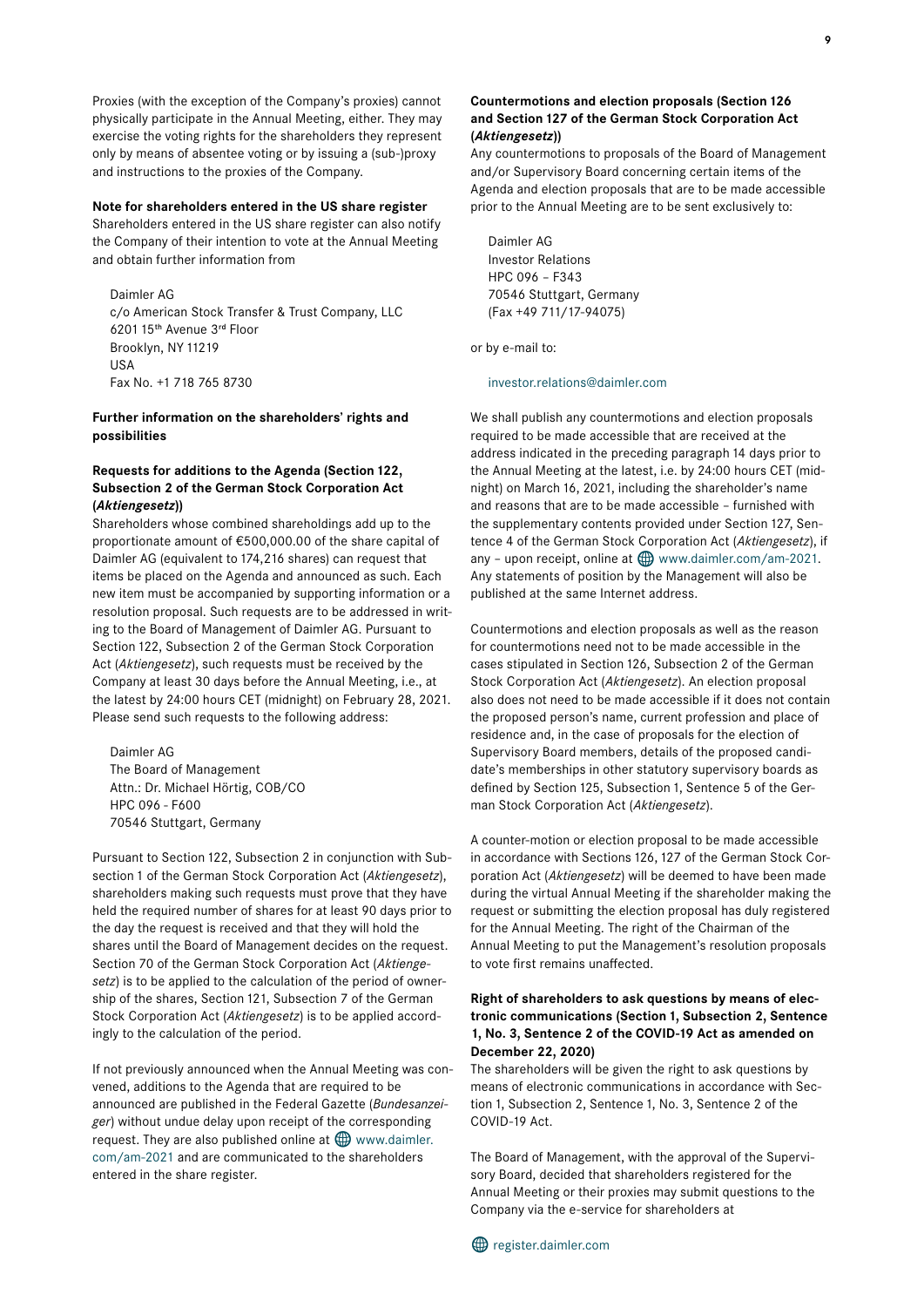by 24:00 hours CEST (midnight, receipt) on March 29, 2021. Please refer to the instructions for registering for the e-service for shareholders described above in the section "Details on the e-service".

Authorized intermediaries, shareholders' association and persons and institutions treated as such in accordance with Section 135, Subsection 8 of the German Stock Corporation Act (*Aktiengesetz*) also have the opportunity to submit questions by way of electronic communication within that period. Upon request, the Company will provide a communication channel for that purpose.

After that point in time, and in particular during the virtual Annual Meeting, no questions may be asked.

The Board of Management will decide in its dutiful free discretion how they will answer questions (Section 1, Subsection 2, first half of Sentence 2 of the COVID-19 Act as amended on December 22, 2020). When answering questions during the Annual Meeting or in the event that questions and answers are published in advance on the Company's website, the Company will disclose the names of the questioners only if the latter have expressly requested to do so when submitting their questions.

# **Submitting video messages for publication via the e-service for shareholders**

During the virtual Annual Meeting, the shareholders or their proxies do not have the opportunity to comment on the Agenda. Therefore, the shareholders are given the opportunity (over and above the requirements of the COVID-19-Act) to comment on the Agenda in the form of video messages.

For this reason, shareholders registered for the Annual Meeting or their proxies will have the opportunity to submit comments regarding the Agenda electronically as a video message via the e-service for shareholders at

#### **W** register.daimler.com

by 24 March 2021, 24:00 hours (CET). The duration of such video message shall not exceed three minutes. Furthermore, only such video messages are admissible in which the shareholder or proxy appears in person. By submitting the video message, the shareholder or proxy declares his consent to the video message being published in the e-service for shareholder by mentioning the name.

Information on technical and legal requirements for submitting video messages can be found in the e-service for shareholders.

It is intended to publish any video messages submitted on the e-service for shareholders prior to the Annual Meeting. However, there is no legal claim to publication of a video message. In particular, the Company reserves the right not to publish video messages with offensive, discriminatory, criminally relevant or obviously false or misleading content as well as those without any reference to the Agenda or in a language other than German. This also applies to video messages that exceed three minutes or that do not meet the technical requirements. Only one video message per shareholder will be published.

The video messages shall give shareholders or their proxies the opportunity to comment on the Agenda. Should a video message contain questions, countermotions or election proposals that have not also been submitted as described in the sections "Right of shareholders to ask questions" and "Countermotions and election proposals", these will not be considered in the virtual Annual Meeting.

# **Possibility of objections to the resolutions of the Annual Meeting (Section1, Subsection 2, Sentence1, No. 4 of the COVID-19 Act as amended on December 22, 2020)**

Shareholders having exercised their voting right personally or through proxies have the opportunity to lodge an objection to resolutions of the Annual Meeting by means of electronic communications.

Corresponding declarations must be sent to the company via the e-service for shareholders at

# **exampler** register.daimler.com

Declarations may be made from the beginning of the virtual Annual Meeting through its conclusion by the Chairman of the meeting. Please refer to the instructions for registering for the e-service for shareholders described above in the section "Details on the e-service".

# **Video and audio broadcast of the entire Annual Meeting on the Internet**

The entire Annual Meeting will be audio-visually broadcast for shareholders listed as shareholders in the share register via the e-service for shareholders at  $\bigoplus$  register.daimler.com beginning at 10:00 hours (CEST) on March 31, 2021. Shareholders listed as shareholders in the share register will be given access by entering the shareholder number and the individual access number, which are indicated on the reverse side of the letter of invitation sent by regular mail; proxies are likewise given access by entering the shareholder number and the individual access number of the shareholder. Users of the e-service for shareholders who have already registered for the service will use their self-issued User ID and password. Following the Annual Meeting on the Internet does not enable participation within the meaning of Section 118, Subsection 1, Sentence 2 of the German Stock Corporation Act (*Aktiengesetz*).

Other interested persons can follow the introductory statement of the Chairman of the Supervisory Board and the speech of the Chairman of the Board of Management live at  $\bigoplus$  www. daimler.com/am-2021, too; these will also be available as a recording after the virtual Annual Meeting.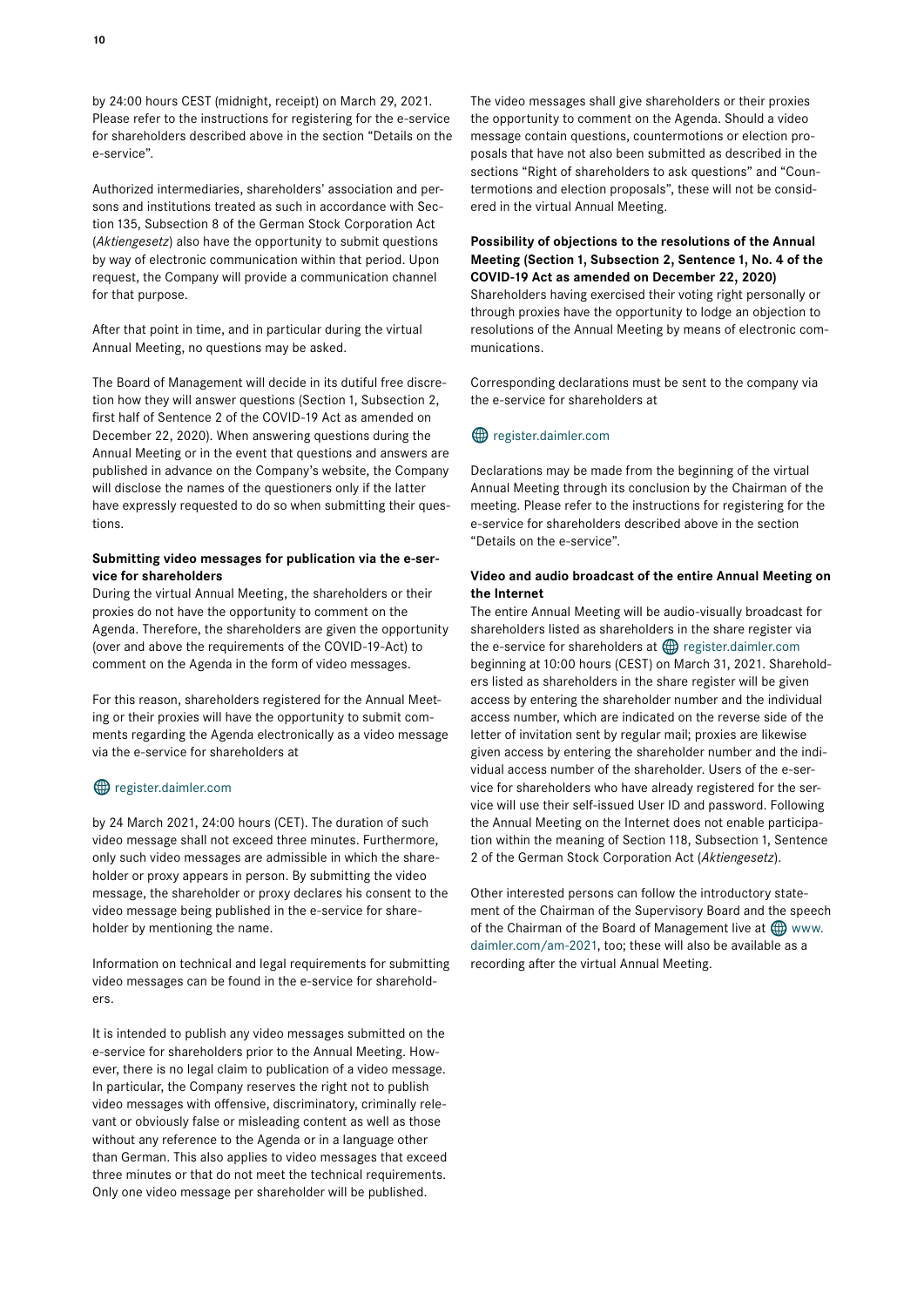#### **Website providing information and documentation for the Annual Meeting**

The convocation of the Annual Meeting with the further legally required information and explanations, including the informa tion pursuant to Section 124a of the German Stock Corporation Act (*Aktiengesetz*) and further explanations on the afore mentioned rights of the shareholders, are available at the website  $\bigoplus$  www.daimler.com/am-2021. There, you can also find the currently valid version of the Articles of Incorporation of Daimler AG as well as a mark-up version of the sections affected by the adjustments proposed under Agenda Items 7, 8 and 9.

Further information about the Annual Meeting and the subse quent voting results as well as the resolution on Agenda Item 7 with the remuneration system for the Supervisory Board can also be accessed at the same Internet address.

#### **Data protection notice**

In order to enable you to exercise your shareholder rights, we process personal data about you and/or your proxy(ies) for the preparation, implementation and follow-up of the virtual Annual Meeting and to maintain the share register.

Daimler AG processes this data as the data controller in accordance with the provisions of data protection law, in particular of the EU General Data Protection Regulation (GDPR).

If the legal requirements are met, every data subject has the right to information, correction, restriction, deletion and, if applicable, objection regarding the processing of their personal data at any time, as well as the right to data transmission and the right to complain to a competent supervisory authority.

You can find more information about the handling of your personal data and your rights under the GDPR online at  $\bigoplus$  register.daimler.com/en/Content/dataprotection/

The convocation of the Annual Meeting will be published in the Federal Gazette (*Bundesanzeiger*) on February19, 2021.

Stuttgart, February 2021

Daimler AG The Board of Management